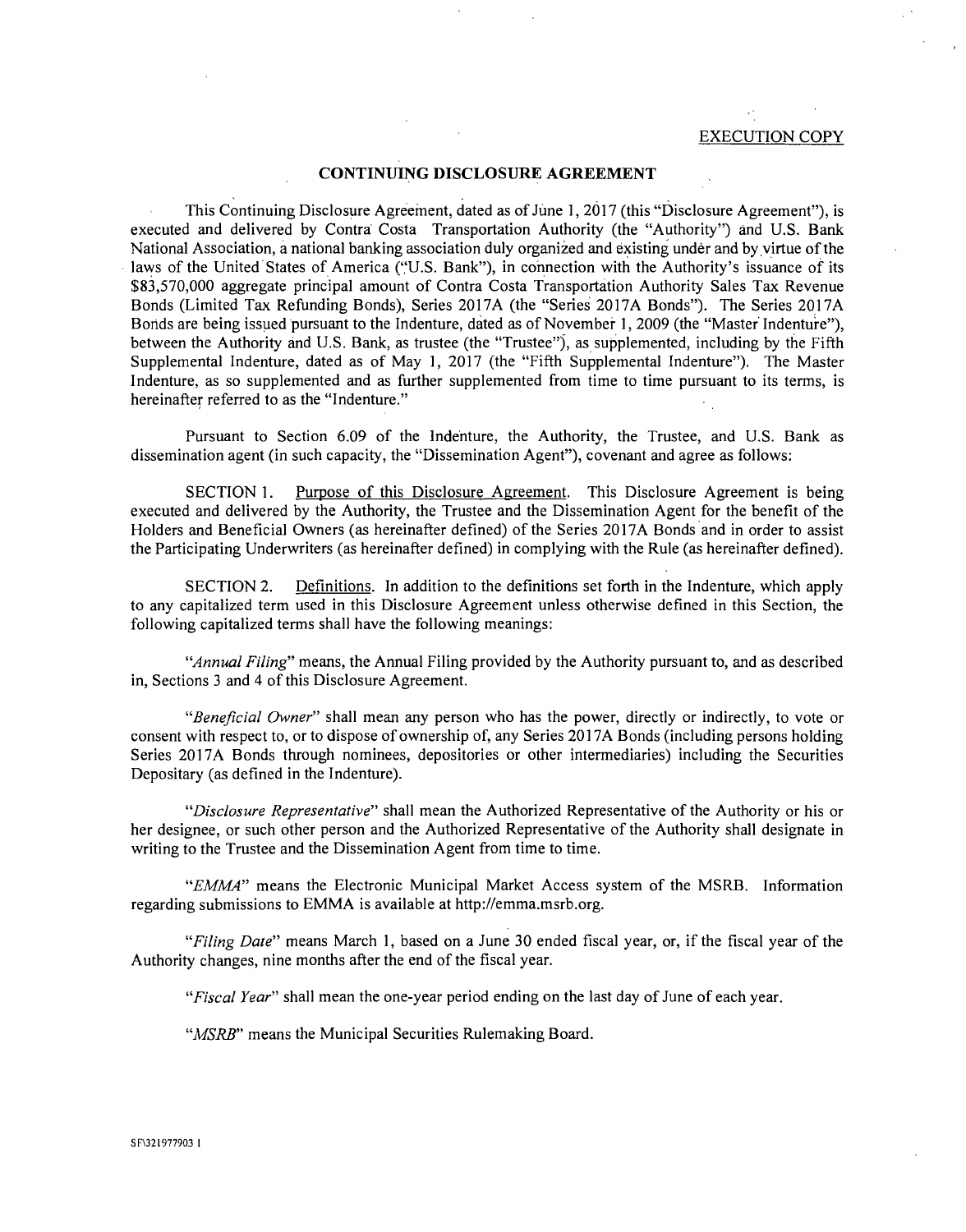"Obligated Person" means, any person, including the issuer of municipal securities (such as the Series 2017A Bonds), who is generally committed by contract or other arrangement to support payment of all or part of the obligations on the municipal securities being sold in an offering document (such as the Official Statement). The Authority is the only Obligated Person for the Series 2017A Bonds.

"Official Statement" means the final Official Statement, dated May 17, 2017, relating to the Series 2017A Bonds.

"Participating Underwriters" shall mean any of the original underwriters of the Series 2017A Bonds required to comply with the Rule in connection with offering of the Series 2017A Bonds.

"Repository" shall mean the MSRB or any other entity designated or authorized by the SEC to receive reports pursuant to the Rule. Until otherwise designated by the MSRB or the SEC, filings with the MSRB are to be made through the EMMA website of the MSRB.

"Rule" shall mean Rule  $15c2-12(b)(5)$  adopted by the SEC under the Securities Exchange Act of 1934, as the same may be amended from time to time and including any official interpretations thereof issued either before or after the effective date of this Disclosure Agreement which are applicable to this Disclosure Agreement.

"SEC" shall mean the Securities and Exchange Commission and any successor agency thereto.

"Specified Events" shall mean any of the events listed in Section  $5(a)$  or  $5(b)$  of this Disclosure Agreement and any other event legally required to be reported pursuant to the Rule.

"State" means the State of California.

SECTION 3. Provision of Annual Filing.

The Authority shall, or shall upon written direction cause the Dissemination Agent to, not later than the Filing Date for each fiscal year of the Authority, commencing with the Annual Filing due March 1, 2018 for the fiscal year of the Authority ended June 30, 2017, provide to the Repository an Annual Filing which is consistent with the requirements of Section 4 of this Disclosure Agreement. The Annual Filing may be submitted as a single document or as separate documents comprising a package, and may include by reference other information as provided in Section 4 of this Disclosure Agreement; provided that the audited financial statements referred to in Section 4(a) may be submitted separately from the balance of the Annual Filing and later than the date required above for the filing of the Annual Filing if such audited financial statements are not available by that date. If the fiscal year of the Authority changes, the Authority shall give notice of such change in the same manner as for a Specified Event under Section 5(h). Currently, the MSRB requires filing such information electronically through EMMA. Audited financial statements are expected to be available with the Annual Filing. The Authority is required to deliver, or cause to be delivered, such information in such manner and by such time so that the MSRB receives the information on or before the date specified.

If the Authority fails to provide to the MSRB an Annual Filing by the Filing Date, the Authority shall promptly send a notice to the MSRB of such failure in an electronic format, and accompanied by such identifying information as is prescribed by the MSRB.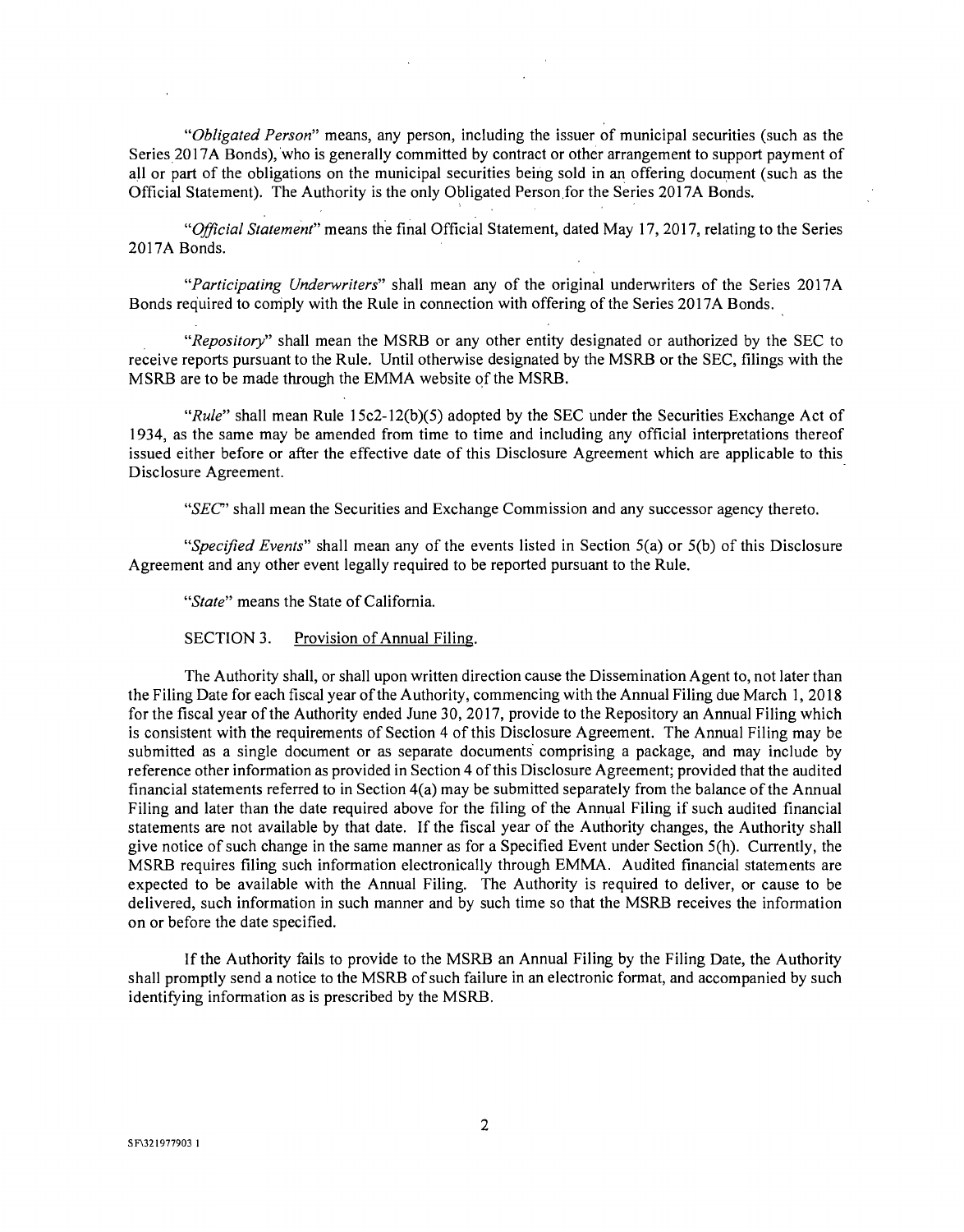Not later than 15 Business Days prior to the Filing Date, the Authority shall provide the Annual Filing to the Dissemination Agent (if one has been appointed). The Dissemination Agent (if one has been appointed) shall file a report with the Authority certifying that the Annual Filing has been provided pursuant to this Disclosure Agreement and stating the date it was provided to the MSRB.

SECTION 4. Content of Annual Filings. The Authority's Annual Filing shall contain or include by reference the following:

(a) The audited financial statements of the Authority (the "Audited Financial Statements") for the prior Fiscal Year, prepared in accordance with generally accepted accounting principles as promulgated to apply to governmental entities from time to time by the Governmental Accounting Standards Board and reporting standards as set forth by the State Controller in "State of California Accounting Standards and Procedures for Counties", except as may be modified from time to time and described in such financial statements. If the Authority's audited financial statements are not available by the Filing Date, the Annual Filing shall contain unaudited financial statements in a format similar to the financial statements contained in the Official Statement, and the audited financial statements shall be filed in the same manner as the Annual Filing when they become available.

(b) If not included in the Audited Financial Statements, in the event of a change (as of the most recently ended Fiscal Year of the Authority) to debt service shown in Table 2A-"Series 2017A Bond Estimated Debt Service Schedule" set forth in the Official Statement, an updated table reflecting such changed debt service.

(c) If not included in the Audited Financial Statements, an update (as of the most recently ended Fiscal Year of the Authority) for the Table 4-"Historical Sales Tax Revenues" set forth in the Official Statement.

Any or all of the items listed above may be included by specific reference to other documents, including official statements of debt issues with respect to which the Authority is an Obligated Person, and which have been filed with the MSRB. If the document included by reference is a final official statement, it must be available from the MSRB. The Authority shall clearly identify each such other document so included by reference.

The contents, presentation and format of the Annual Filings may be modified from time to time as determined in the judgment of the Authority to conform to changes in accounting or disclosure principles or practices and legal requirements followed by or applicable to the Authority or to reflect changes in the business, structure, operations, legal form of the Authority or any mergers, consolidations, acquisitions or dispositions made by or affecting the Authority; provided that any such modifications shall comply with the requirements of the Rule.

## SECTION 5. Reporting of Specified Events.

(a) The Authority shall provide (or cause to be provided) notice to the MSRB of the occurrence of any of the following events numbered 1-9 with respect to the Series 2017A Bonds, in a timely manner but not later than ten business days after the occurrence of the event. The notice shall be in an electric format and be accompanied by such identifying information as is prescribed by the MSRB.

1. Principal and interest payment delinquencies;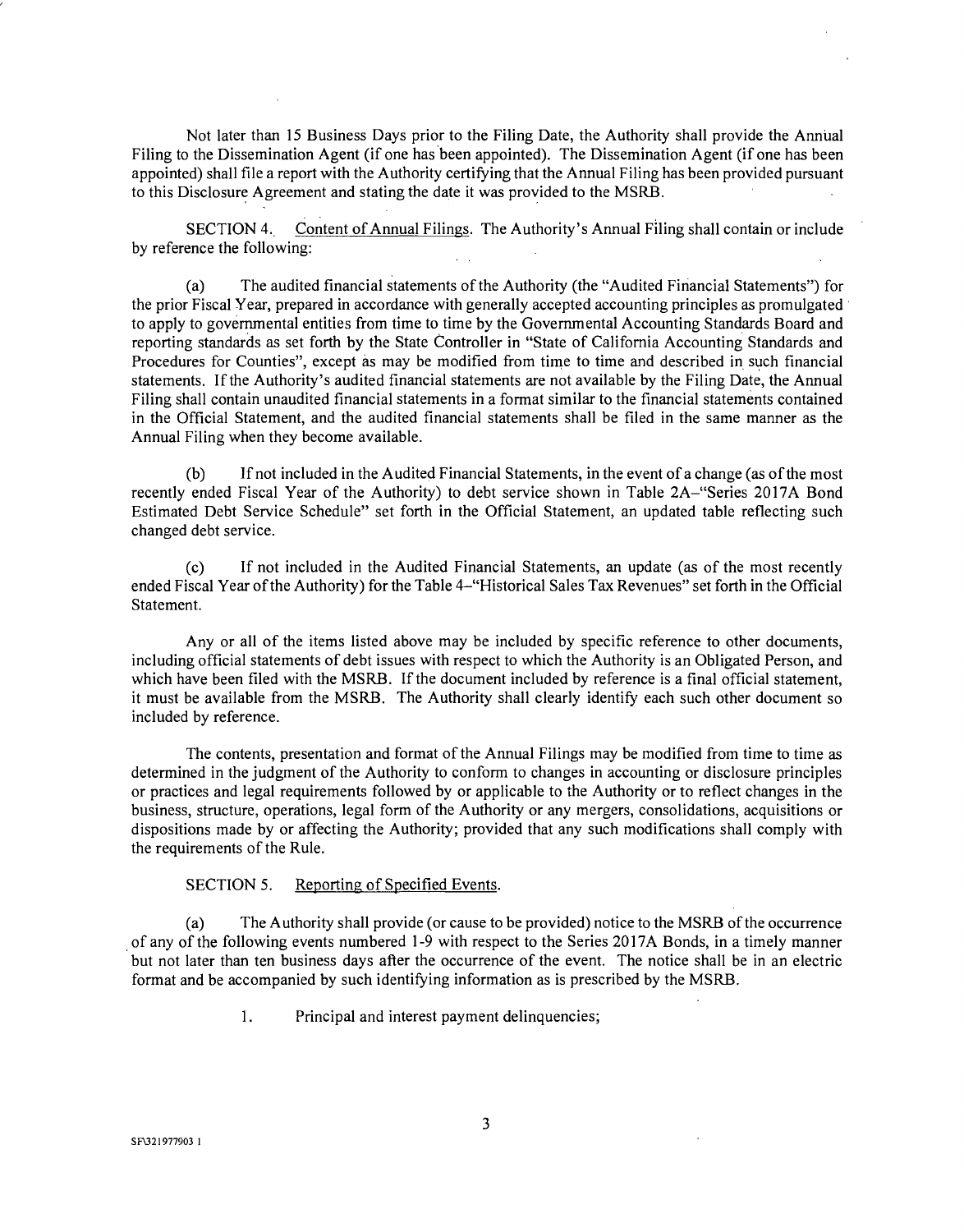- 2. Unscheduled draws on debt service reserves reflecting financial difficulties<sup> $(1)$ </sup>;
- 3. Unscheduled draws on credit enhancements reflecting financial difficulties<sup>(2)</sup>;
- 4. Substitution of credit or liquidity providers, or their failure to perform<sup>(3)</sup>;
- 5. Issuance by the Internal Revenue Service of proposed or final determination of taxability or of a Notice of Proposed Issue (IRS Form 5701 TEB) or issuance of adverse tax opinion;
- 6. Tender offers;
- 7. Defeasances;
- 8. Rating changes; or
- 9. Bankruptcy, insolvency, receivership or similar event of the Obligated Person.

Note: for the purposes of the event identified in subsection (9) above, the event is considered to occur when any of the following occur: the appointment of a receiver, fiscal agent or similar officer for an Obligated Person in a proceeding under the U.S. Bankruptcy Code or in any other proceeding under State or federal law in which a court or governmental authority has assumed jurisdiction over substantially all of the assets or business of the Obligated Person, or if such jurisdiction has been assumed by leaving the existing governmental body and officials or officers in possession but subject to the supervision and orders of a court or governmental authority, or the entry of an order confirming a plan of reorganization, arrangement or liquidation by a court or governmental authority having supervision or jurisdiction over substantially all of the assets or business of the Obligated Person.

(b) The Authority shall provide (or cause to be provided) to the MSRB notice of the occurrence of any of following events numbered 10-16 with respect to the Series 2017A Bonds, if material, in a timely manner but not later than ten business days after the occurrence of the event. Such notice shall be in an electric format, and be accompanied by such identifying information as is prescribed by the MSRB.

- 10. Unless described in paragraph  $5(a)(5)$ , other notices or determinations by the Internal Revenue Service with respect to the tax status of Series 2017A Bonds or other events affecting the tax status of Series 2017A Bonds;
- 11. Modifications to rights of Holders;
- 12. Bond calls;
- 13. Release, substitution, or sale of property securing repayment of the Series 2017A Bonds;
- 14. Non-payment related defaults;
- 15. The consummation of a merger, consolidation, or acquisition involving an Obligated Person or the sale of all or substantially all of the assets of the Obligated Person, other than in the ordinary course of business, the entry into a definitive agreement to undertake such an action or the termination of a definitive agreement relating to any such actions, other than pursuant to its terms; or
- 16. Appointment of a successor or additional trustee or the change of name of a trustee.

 $\overline{1}$  The Series 2017A Bonds are not secured by a debt service reserve as of the date of issue.

 $(2)$  No credit enhancement has been obtained for the Series 2017A Bonds as of the date of issue.

 $(3)$  No credit or liquidity providers have been obtained for the Series 2017A Bonds as of the date of issue.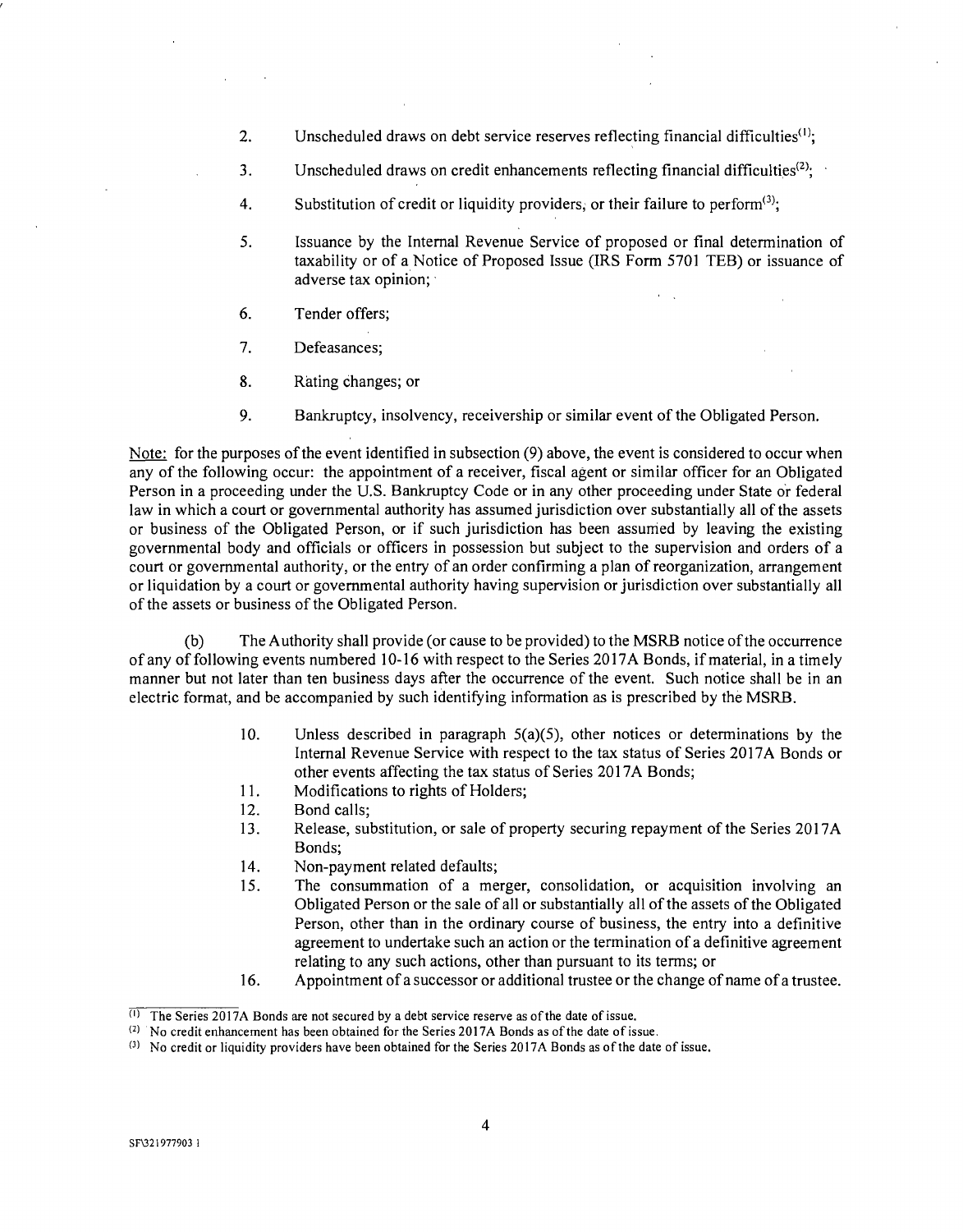(c) The Authority acknowledges that it must make a determination whether a Specified Event listed in subsection (b) is material under applicable federal securities laws in order to determine whether a filing is required under subsection (b). If it makes such a determination, the Authority shall within ten Business Days of occurrence file a notice of such occurrence, or cause a notice of such occurrence to be filed, with the Repository. Notwithstanding the foregoing, notice of the Specified Event described in Section  $S(a)(7)$  or Section  $S(b)(12)$  need not be given under this Section  $S(c)$  any earlier than the notice (if any) of the underlying event is given to the Holders of affected Series 2017A Bonds pursuant to the Indenture.

(d) The Trustee shall, within one Business Day, or as soon thereafter as practicable, of obtaining actual knowledge of the occurrence of any of the Specified Events described in Section 5(b), contact the Disclosure Representative, inform such person of the event, and request that the Authority promptly direct the Dissemination Agent in writing whether or not to report such event pursuant to Section 5(h). For purposes of this Disclosure Agreement, "actual knowledge" of the occurrence of such Specified Events shall mean actual knowledge by the officer at the Principal Office of the Trustee with regular responsibility for the administration of matters related to the Indenture. The Trustee shall not have any duty to determine if any Specified Event is material.

(e) Whenever the Authority obtains knowledge of the occurrence of a Specified Event described in Section 5(b), whether because of a notice from the Trustee pursuant to Section 5(d) or otherwise, the Authority shall as soon as possible determine if such event would be material under applicable federal securities laws.

(f) If the Authority has determined that knowledge of the occurrence of a Specified Event described in Section 5(b) would be material under applicable federal securities laws, the Authority shall promptly notify the Dissemination Agent in writing. Such notice shall instruct the Dissemination Agent to report the occurrence pursuant to Section 5(h).

 $(g)$  If in response to a request under Section  $5(d)$ , the Authority determines that the Specified Event described in Section 5(b) would not be material under applicable federal securities laws, the Authority shall so notify the Dissemination Agent in writing and instruct the Dissemination Agent not to report the occurrence pursuant to Section 5(h).

(h) If the Dissemination Agent has been instructed by the Authority to report the occurrence of a Specified Event described in Section  $5(b)$ , the Dissemination Agent shall file a notice of such occurrence with the Repository, which requires filing of notice of Specified Events electronically through EMMA.

SECTION 6. Termination of Reporting Obligation. The obligations of the Authority, the Trustee and the Dissemination Agent under this Disclosure Agreement shall terminate upon the legal defeasance, or payment in full, of all of the Series 2017A Bonds. If such termination occurs prior to the final maturity of the Series 2017A Bonds, the Authority shall give notice of such termination in the same manner as for a Specified Event under Section 5(a) hereof.

SECTION 7. Dissemination Agent. The Authority may, from time to time, appoint or engage a Dissemination Agent to assist it in carrying out its obligations under this Disclosure Agreement, and may discharge any such Dissemination Agent, with or without appointing a successor Dissemination Agent. In the event that the Authority discharges the Dissemination Agent and does not appoint a successor Dissemination Agent, the Authority shall perform the obligations of the Dissemination Agent under this Disclosure Agreement. The Dissemination Agent may resign at any time by providing at least 30 days'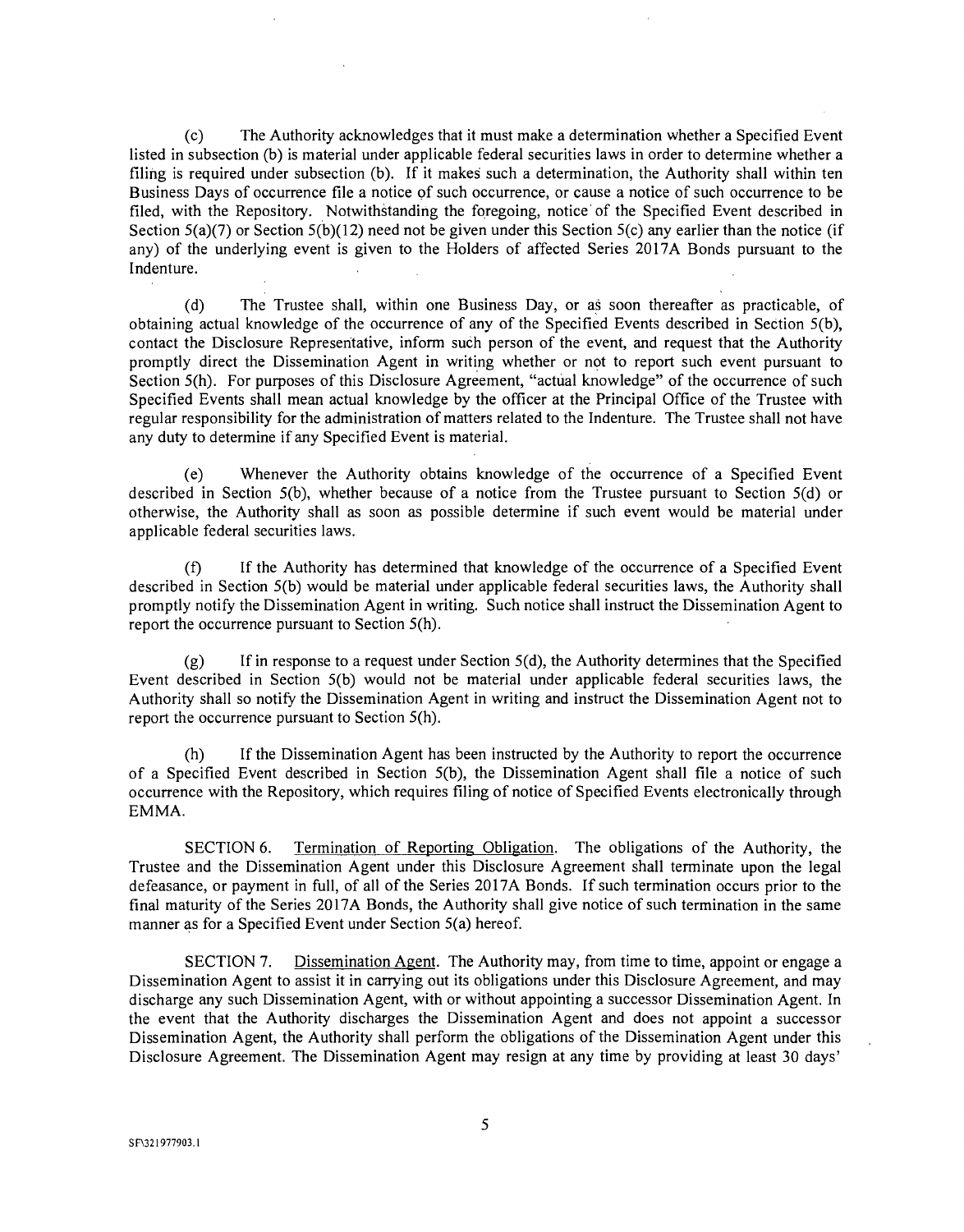notice in writing to the Authority and the Trustee. If at any time there is not any other designated Dissemination Agent, the Trustee shall be the Dissemination Agent.

Neither the Trustee nor the Dissemination Agent, if other than the Authority, shall be responsible in any manner for the content of any notice or report prepared by the Authority pursuant to this Disclosure Agreement.

SECTION 8. Amendment; Waiver. The Authority reserves the right to amend this Disclosure Agreement, and noncompliance with any provision of this Disclosure Agreement may be waived, as may be necessary or appropriate to (a) achieve its' compliance with the Rule or any other applicable federal securities law or rule, (b) cure any ambiguity, inconsistency or formal defect or omission and (c) address any changes in circumstances arising from a change in legal requirements, change in law or change in the identity, nature or status of the Authority. Any such amendment or waiver shall not be effective unless the Disclosure Agreement (as amended or taking into account such waiver) would have materially complied with the requirements of the Rule at the time of the primary offering of the Series 2017A Bonds, after taking into account any applicable amendments to or official interpretations of the Rule, as well as any change in circumstances, and until the Authority shall have received either (i) a written opinion of bond counsel or other qualified independent special counsel selected by Authority that the amendment or waiver would not materially impair the interests of Holders or Beneficial Owners or (ii) the written consent to the amendment or waiver of the Holders of at least a majority of the principal amount of the Series 2017A Bonds then outstanding.

In the event of any amendment or waiver of a provision of this Disclosure Agreement, the Authority shall describe such amendment in the Annual Information or audited financial statements, and shall include, as applicable, a narrative explanation of the reason for the amendment or waiver and its impact on the type (or, in the case of a change of accounting principles, on the presentation) of financial information or operating data being presented by the Authority. In addition, if the amendment relates to the accounting principles to be following in preparing audited financial statements, (1) notice of such change shall be given in the same manner as Section 3, and (ii) the Annual Information or the audited financial statement for the year in which the change is made shall present a comparison (in narrative form and also, if feasible, in quantitative form) between the audited financial statements as prepared on the basis of the new accounting principles and those prepared on the basis of the former accounting principles.

SECTION 9. Additional Information. Nothing in this Disclosure Agreement shall be deemed to prevent the Authority from disseminating any other information, using the means of dissemination set forth in this Disclosure Agreement or any other means of communication, or including any other information in any Annual Filing or notice of occurrence of a Specified Event, in addition to that which is required by this Disclosure Agreement. If the Authority chooses to include any information in any Annual Filing or notice of occurrence of a Specified Event, in addition to that which is specifically required by this Disclosure Agreement, the Authority shall have no obligation under this Disclosure Agreement to update such information or include it in any future Annual Filing or notice of occurrence of a Specified Event.

SECTION 10. Remedy for Breach. This Disclosure Agreement shall be solely for the benefit of the Holders and Beneficial Owners from time to time of the Series 2017A Bonds. The exclusive remedy for any breach of the Disclosure Agreement by the Authority shall be limited, to the extent permitted by law, to a right of Holders and Beneficial Owners to institute and maintain, or to cause to be instituted and maintained, such proceedings as may be authorized at law or in equity to obtain the specific performance by the Authority of its obligations under this Disclosure Agreement in a court of competent jurisdiction in Stockton, California; provided that any Holder or Beneficial Owner seeking to require the Authority to comply with this Disclosure Agreement shall first provide at least 30 days' prior written notice to the Authority of the Authority's failure, giving reasonable detail of such failure, following which notice the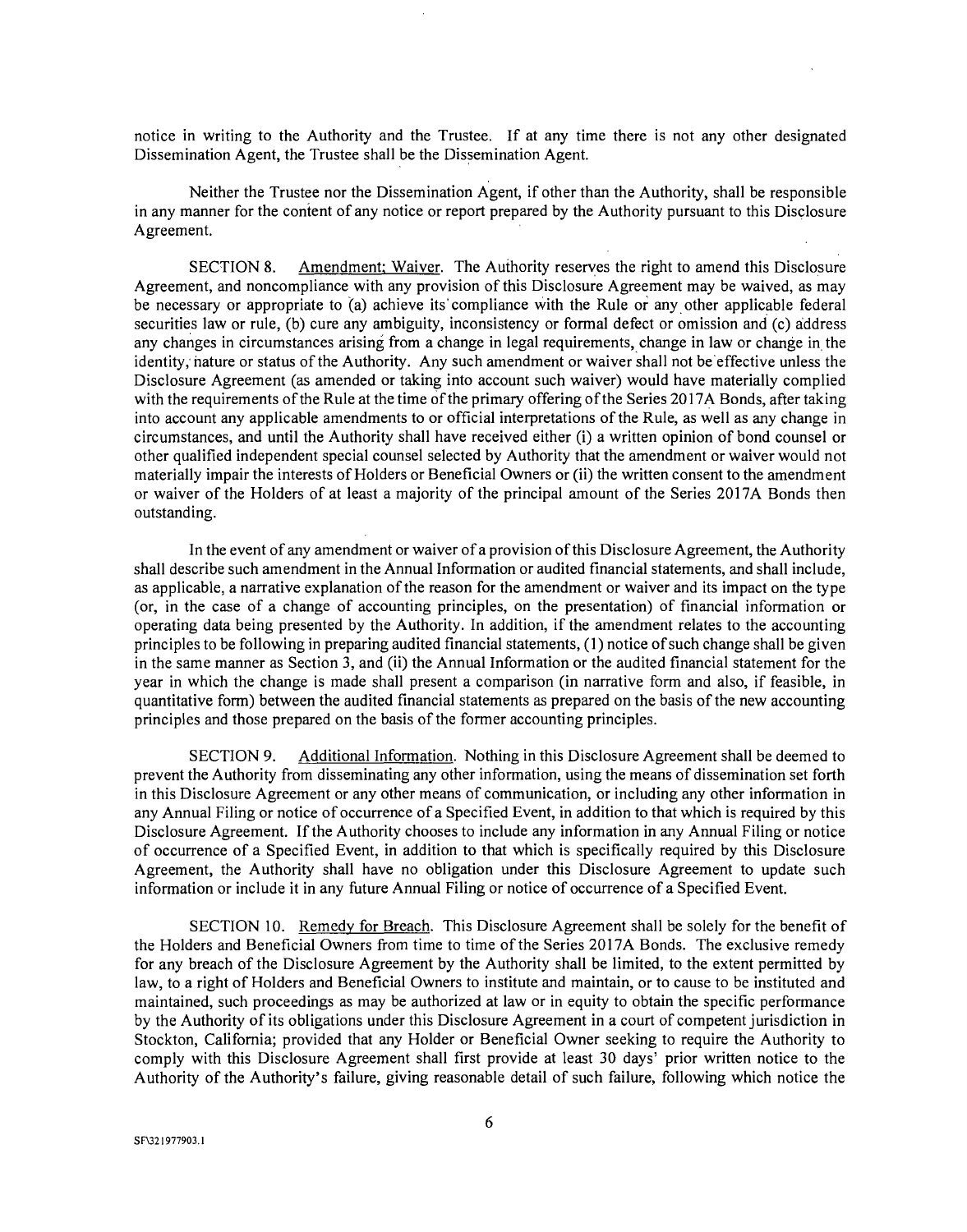Authority shall have 30 days to comply. A default under this Disclosure Agreement shall not be deemed an Event of Default under the Indenture with respect to the Series 2017A Bonds, and the sole remedy under this Disclosure Agreement in the event or any failure of the Authority to comply with this Disclosure Agreement shall be an action to compel performance. No person or entity shall be entitled to recover monetary damages under this Disclosure Agreement.

SECTION 11. Beneficiaries. This Disclosure Agreement shall inure solely to the benefit of the Authority, the Dissemination Agent, the Participating Underwriters, Holders and Beneficial Owners from time to time of the Series 2017A Bonds, and shall create no rights in any other person or entity.

SECTION 12. Record Keeping. The Authority shall maintain records of all Annual Filings and notices of Specified Events, including the content of such disclosure, the names of the entities with which the such disclosure was filed and the date of filing such disclosure.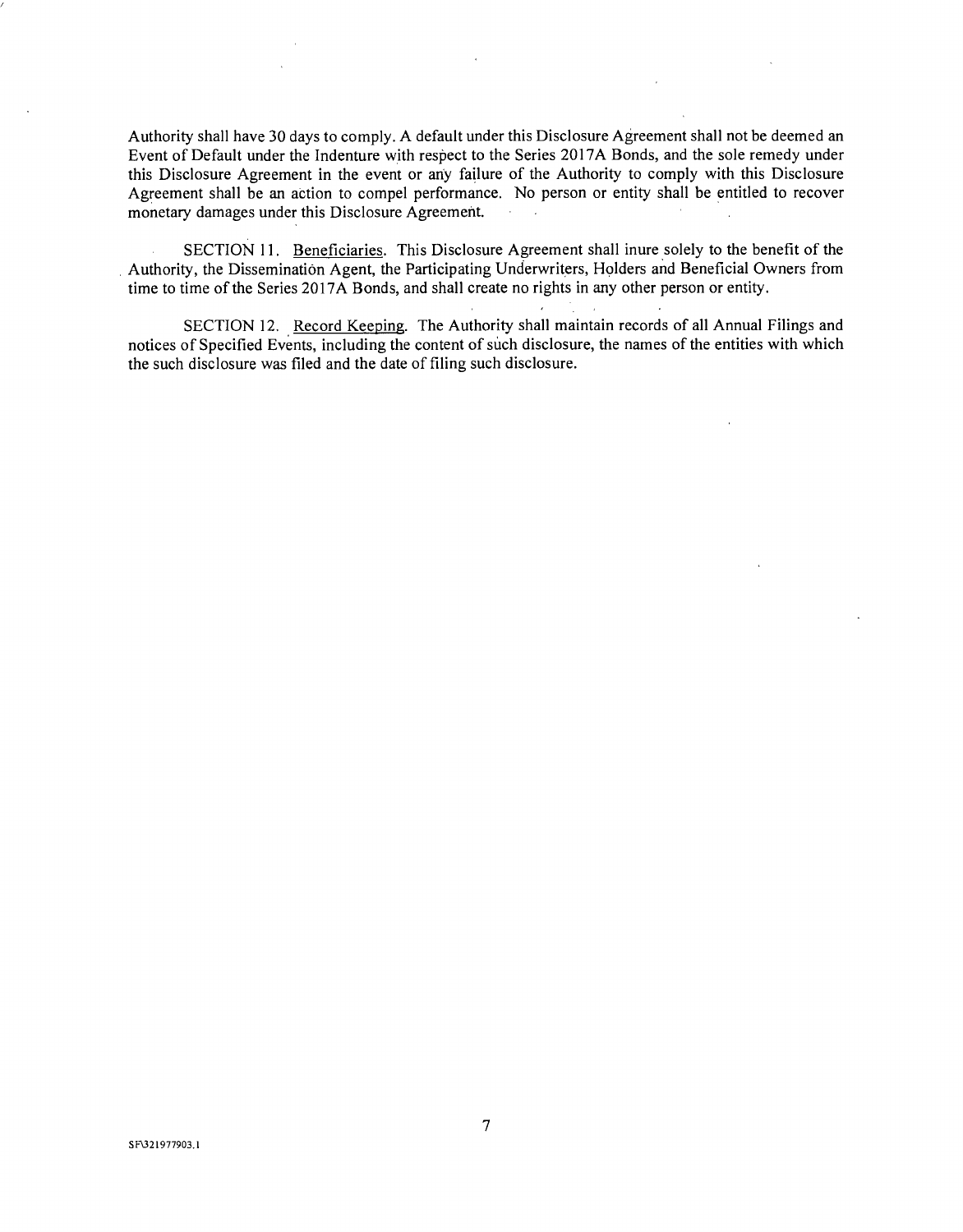SECTION 13, Governing Law. This Disclosure Agreement shall be governed by the laws of the State of California.

> CONTRA COSTA TRANSPORTATION AUTHORITY

By: Its: Chlef Financial Officer

U.S. BANK NATIONAL ASSOCIATION, as Trustee and Dissemination Agent

| 111<br>٠ |          |
|----------|----------|
| lte•     | ___<br>w |